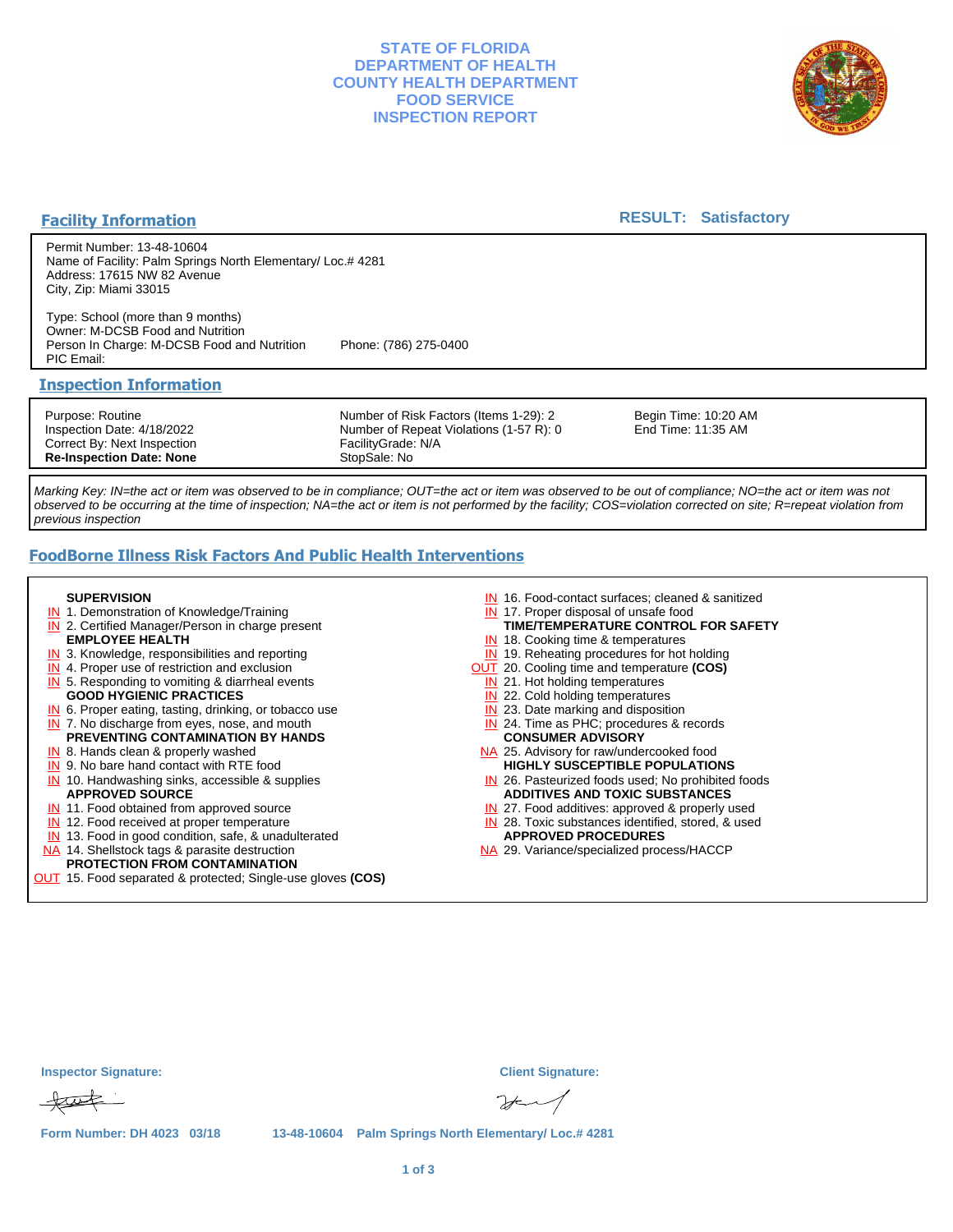## **STATE OF FLORIDA DEPARTMENT OF HEALTH COUNTY HEALTH DEPARTMENT FOOD SERVICE INSPECTION REPORT**



# **Good Retail Practices**

#### **SAFE FOOD AND WATER**

- **IN** 30. Pasteurized eggs used where required
- IN 31. Water & ice from approved source
- NA 32. Variance obtained for special processing
- **FOOD TEMPERATURE CONTROL**
- **IN** 33. Proper cooling methods; adequate equipment
- **IN** 34. Plant food properly cooked for hot holding
- **IN** 35. Approved thawing methods
- IN 36. Thermometers provided & accurate **FOOD IDENTIFICATION**
- IN 37. Food properly labeled; original container **PREVENTION OF FOOD CONTAMINATION**
- IN 38. Insects, rodents, & animals not present
- **IN** 39. No Contamination (preparation, storage, display)
- IN 40. Personal cleanliness
- IN 41. Wiping cloths: properly used & stored
- IN 42. Washing fruits & vegetables
- **PROPER USE OF UTENSILS**
- IN 43. In-use utensils: properly stored
- IN 44. Equipment & linens: stored, dried, & handled
- IN 45. Single-use/single-service articles: stored & used
- IN 46. Slash resistant/cloth gloves used properly
- **UTENSILS, EQUIPMENT AND VENDING**
- IN 47. Food & non-food contact surfaces
- IN 48. Ware washing: installed, maintained, & used; test strips
- IN 49. Non-food contact surfaces clean
- **PHYSICAL FACILITIES**
- IN 50. Hot & cold water available; adequate pressure
- IN 51. Plumbing installed; proper backflow devices
- IN 52. Sewage & waste water properly disposed
- IN 53. Toilet facilities: supplied, & cleaned
- IN 54. Garbage & refuse disposal
- **OUT** 55. Facilities installed, maintained, & clean
- IN 56. Ventilation & lighting
- IN 57. Permit; Fees; Application; Plans

This form serves as a "Notice of Non-Compliance" pursuant to section 120.695, Florida Statutes. Items marked as "out" violate one or more of the requirements of Chapter 64E-11, the Florida Administrative Code or Chapter 381.0072, Florida Statutes. Violations must be corrected within the time period indicated above. Continued operation of this facility without making these corrections is a violation. Failure to correct violations in the time frame specified may result in enforcement action being initiated by the Department of Health.

#### **Violations Comments**

Violation #15. Food separated & protected; Single-use gloves

Personal items observed stored with food in the reach-in cooler, and dry storage. Designate an area specifically for personnel items. COS. CODE REFERENCE: 64E-11.003(2). Foods shall be stored and handled to prevent cross-contamination. Raw animal foods shall be separated from RTE food and from other raw animal food during storage, preparation, holding, and display. Single-use gloves shall be used for only one task and purpose and discarded when damage occurs or the task is interrupted.

Violation #20. Cooling time and temperature

1 tray with scrambled eggs observed at 70F in the reach-in cooler. PIC informed that the egg has been cooling for over 4 hours. Eggs were disposed. COS. CODE REFERENCE: 64E-11.003(2). PHF/TCS foods, which have been cooked, shall be cooled from 135°F to 70°F within 2 hours and from 70°F to 41°F within 4 hours. The entire cooling process shall not exceed 6 hours. PHF/TCS foods, which are prepared from ingredients at ambient temperature, shall be cooled to 41°F within 4 hours.

Violation #55. Facilities installed, maintained, & clean

1 warmer observed out of service. Repair or replace damaged warmer.

CODE REFERENCE: 64E-11.003(5). Floors, walls, and ceilings shall be smooth, durable, easily cleanable, and non-absorbent. Exterior areas shall be kept cleaned.

| <b>Inspector Signature:</b> | <b>Client Signature:</b>                                                                                                                                                                                                                                                                                                                                                    |
|-----------------------------|-----------------------------------------------------------------------------------------------------------------------------------------------------------------------------------------------------------------------------------------------------------------------------------------------------------------------------------------------------------------------------|
| tut                         | $\begin{picture}(220,20) \put(0,0){\vector(1,0){10}} \put(15,0){\vector(1,0){10}} \put(15,0){\vector(1,0){10}} \put(15,0){\vector(1,0){10}} \put(15,0){\vector(1,0){10}} \put(15,0){\vector(1,0){10}} \put(15,0){\vector(1,0){10}} \put(15,0){\vector(1,0){10}} \put(15,0){\vector(1,0){10}} \put(15,0){\vector(1,0){10}} \put(15,0){\vector(1,0){10}} \put(15,0){\vector($ |

**Form Number: DH 4023 03/18 13-48-10604 Palm Springs North Elementary/ Loc.# 4281**